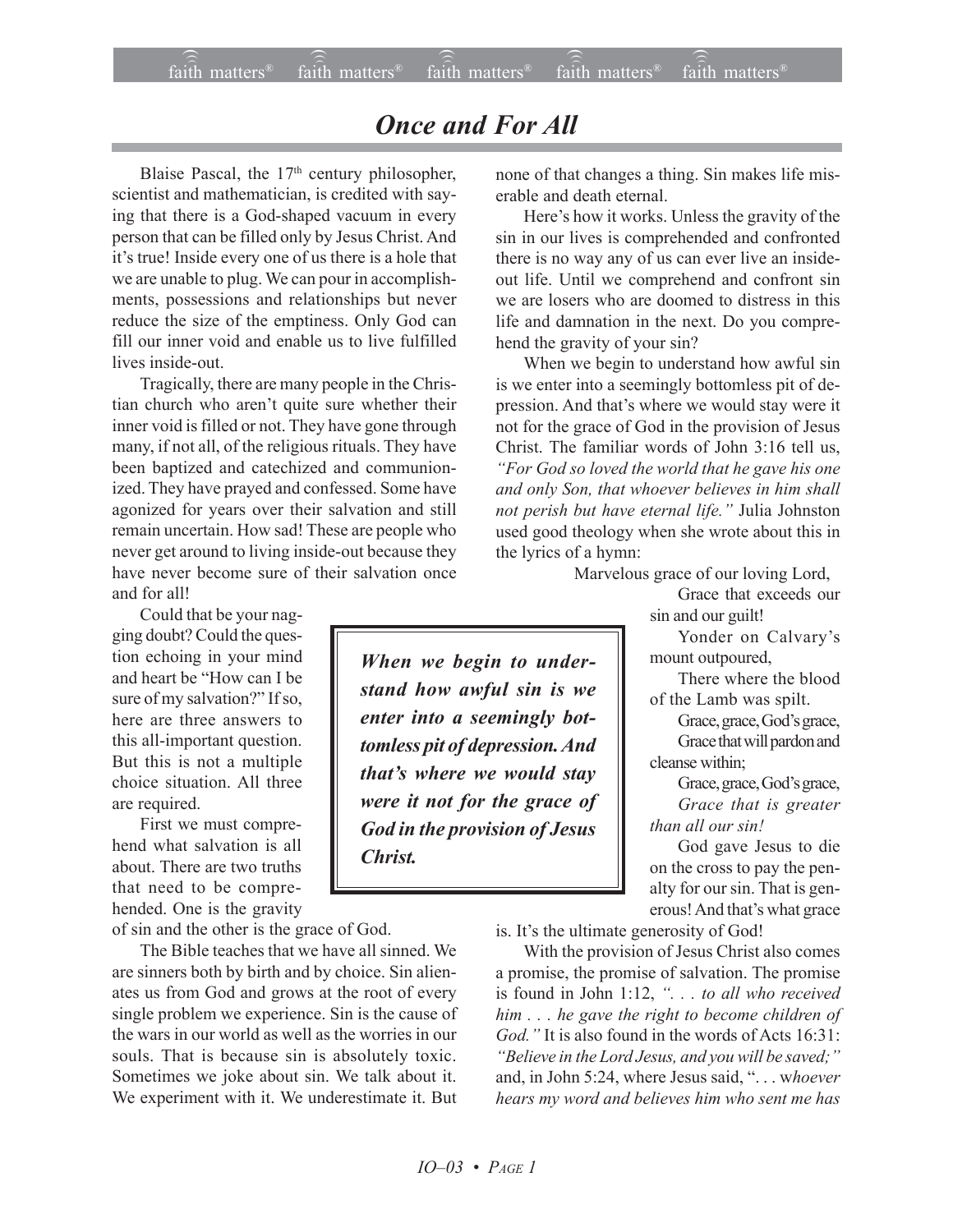*eternal life and will not be condemned; he has crossed over from death to life.*"

That's generous! God promises his full and absolute pardon of all sin, deletes the death penalty from our record and gives us eternal life. That is the ultimate in generosity. That is the grace of God. But the promise has a condition.

Legal contracts have what is called a "proviso". It's an article or clause that introduces a condition. Everything in the contract is legal and binding IF a certain condition is met. Only when the "if" is fulfilled do the benefits of the contract go to the recipient.

There is a proviso in God's grace. The proviso is faith. Without faith there is no deal. It's faith or there's no grace. Faith or there's no forgiveness. Faith or there's no salvation. Do you comprehend all of this? Does it make sense to you?

In order to be sure of salvation and live inside-out we must comprehend the gravity of sin and the grace of God. In order to meet this proviso of faith we must believe the facts of the gospel. These facts are written in the New Testament. John 20:31 clearly states, "But these are written *that you may believe that Jesus is the Christ, the Son of God, and that by believing you may have life in his name.*"

One of the best summaries of the gospel facts is found in 1 Corinthians 15:3-4: ". . . *that Christ died for our sins according to the Scriptures, that he was buried, that he was raised on the third day in accordance with the Scriptures....* " To be sure of salvation you must commit to the truthfulness of these facts.

Some people find that difficult to do. They can't agree that Jesus Christ is the Son of God, that he died on the cross for their sins and that God raised him back to life after three days. I'll admit there have been times in my life when I've had my struggles and doubts about these very issues. I look at it at this point in my life and find those things relatively easy to believe. But my answer canít be your answer. You have to answer to God for yourself.

Committing to the facts is often part of a lifeand-death deal. Before having heart surgery you must decide on the facts. You must decide that you need the surgery, that the surgeon has training

(preferably in medical school) and that the surgeon has experience (preferably in heart surgery). Obviously, you must accept and commit yourself to these facts or you won't go ahead and put your life in someone else's hands.

It's even more important with salvation. Before putting your eternal soul in someone else's hands you must believe that Jesus is who he says he is, that he did what he said he did and that he is able to actually save. You must commit to the facts. Do you?

But it's not just facts. One must also commit in faith. In Ephesians 2:8 we are told, *'For it is by grace you have been saved, through faith. . . .î* Faith is the commitment to place your full trust in someone or something else*.*

Let's switch to an analogy for a moment and use something we all understand, money. Let me ask you to do a quick summary of your own net worth. How much do you have? Do you have assets? A few thousand dollars? House? Car? Pension? For the sake of our illustration, assume you have \$50,000. It's yours to invest any way you choose—and it's a matter of faith.

One of the first questions you have to resolve is whether or not you have confidence/faith in the United States of America and in the U.S. dollar since most of the investment instruments that are available to us—stocks, bonds, savings, checking and cash—are in U.S. currency. If you have no faith in the dollar you may choose to take your life savings and put it into Albanian leks or Burundi francs or Iranian rials or Mexican pesos.

I'm going to give you some financial advice. If you're smart you'll stick with American dollars. But, it's up to you. It's your decision. And, it's a matter of faith. If your faith is right you will come out ahead. If your faith is misplaced, you will lose everything.

A Christian is someone whose faith for salvation is in Jesus Christ alone! It's up to you. You may choose to invest your faith in Buddha or Mohammed or even in yourself. I'm going to give you some more advice. If I were you I would invest my soul in Jesus Christ and him alone. But that's your decision and it's a matter of faith. If your faith is right then you've got it made for this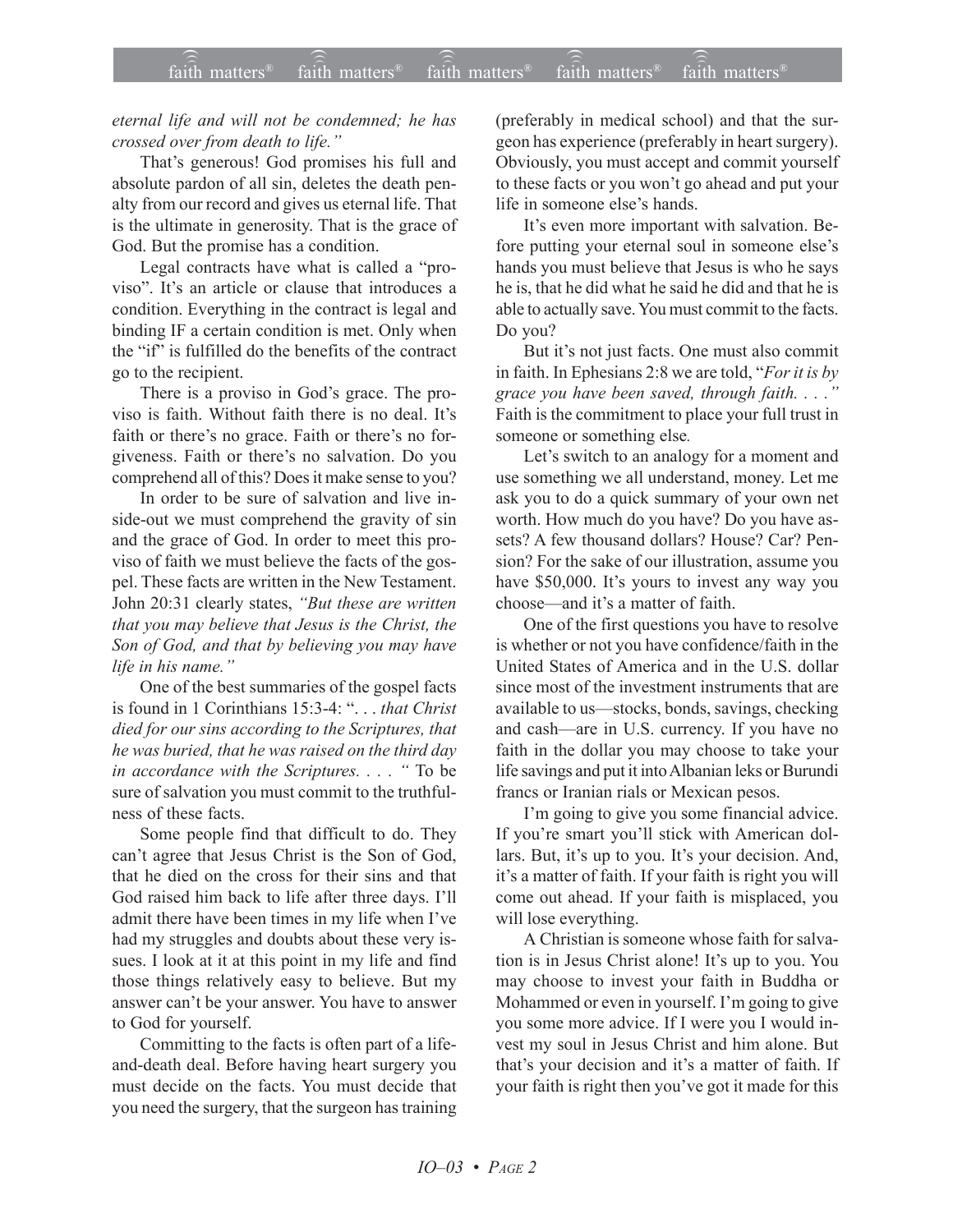life and forever. If your faith is misplaced you will lose everything forever.

Do you commit? Do you commit to the facts of the gospel? Do you commit in faith to Jesus Christ alone for salvation? If you do then I have a great verse for you and this one is worth memorizing. 1 John 5:13 says, *ìI write these things to you who believe in the name of the Son of God so that you may know that you have eternal life.î*

God says that if you believe, you've got it! You've got it. You can know for sure that you have eternal life. There's no need for doubt, no second thoughts or guesses. You can know. All you have to do is comprehend and commit.

In l973 I traveled throughout Central America without Charleen and I was anxious to get home.

My return flight from Honduras was out of Tegucigalpa to Houston where I was to stay overnight before getting the connecting flight home. Early in the trip I learned I could get home a day sooner by flying out of San Pedro Sula in northern Honduras to New Orleans, connecting immediately with a flight home. I talked to a travel agent in San Jose, Costa Rica, who put in a reservation request and told me to confirm it later on. To be sure I sent wires to San Pedro Sula from every

place I went where I could find an airline agent, a travel agent or anybody with a teletype or a short wave. I confirmed and reconfirmed maybe eight or ten times.

The day came for the return trip and I was ready to go home. When I finally arrived at the airport in San Pedro Sula the agent told me the plane was full, I had no reservation and the next flight was in a week (except it was full, too!). I said, "Didn't you get my messages? Didn't you receive all my confirmations?" She looked at me with Latin disgust for this Yankee and said, "You need to understand that you cannot confirm a reservation you do not have."

The same goes for salvation. Answer #3 to the question "How can I be sure of my salvation?" is to confirm. There are practical ways to confirm your salvation . . . if you have it! But you can't confirm salvation that you don't have. Confirmation does not make a reservation for a plane and confirmation does not make salvation for eternity. First you get it by faith and then you confirm it by life.

Is there follow-through to your commitment? Or, did you just think you made a commitment and that was all? If your salvation is genuine it will be followed through by God and you. Philippians 1:6 gives us assurance: "... he who *began a good work in you will carry it on to completion....*" So God follows through. Have you seen that follow-through in your life?

Acts 2:42 tells us that the early Christians followed through: "They devoted themselves to the

*God promises his full and absolute pardon of all sin, deletes the death penalty from our record and gives us eternal life. That is the ultimate in generosity. That is the grace of God.*

apostles' teaching and fel*lowship, to the breaking of bread and to prayer.*" In other words, they stuck with it. They followed through with a commitment to Jesus Christ that was evident in all their behavior that came after.

If you have stuck with your commitment and God has stuck with you that is powerful confirmation of your salvation!

The other confirma-

tion is fruit. In John 15:8 Jesus taught that his disciples will be proved by their fruit. This is not the kind of fruit that grows on trees. It isn't pears and papayas. It's spiritual fruit. We read in Galatians 5:22 that the fruit that confirms our salvation is "love, joy, peace, patience, kindness, *goodness, faithfulness, gentleness and self-control.*" In other words, the good works and the virtues in our lives do not save us but they do confirm our salvation.

Do you see that fruit in your life? Not that you're perfect; none of us is perfect. But has God brought you far closer to him than you ever could have been if you had not known him? Is there fruit in your life? Are you concerned that the confirmations aren't all they should be? I sometimes talk to people who act as if there is no fruit in